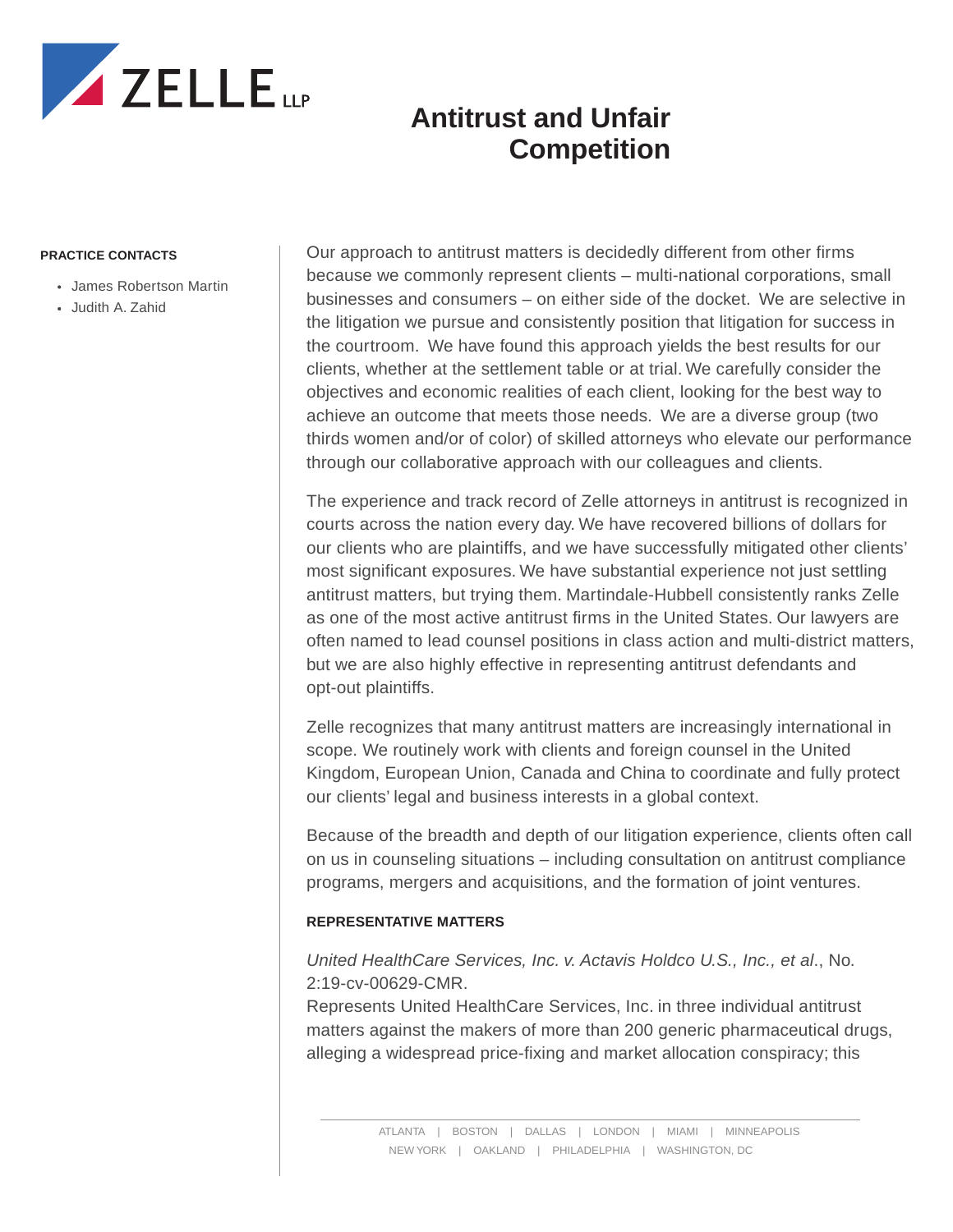

matter has been consolidated with *In re: Generic Pharmaceuticals Pricing Antitrust Litigation*, MDL No. 2724. (*United HealthCare Services, Inc. v. Actavis Holdco U.S., Inc., et al*., No. 2:19-cv-00629-CMR (E.D. Pa.))

*In re LIBOR-Based Financial Instruments Antitrust Litigation*, MDL No. 2262, No. 1:11-md-02262 (S.D.N.Y.).

Representing Freddie Mac and the FDIC as Receiver for 39 Closed Banks and serves as liaison counsel for more than two dozen DAPs (represented by, among others, Lieff Cabraser, Keller Rohrback, and Quinn Emanuel). Freddie Mac and the FDIC allege, among other things, that defendants' horizontal conspiracy reduced product quality in the market for interest-rate benchmarks.

*United HealthCare Services, Inc. v. Celgene Corp*., 0:20-cv-00686-DSD-ECW. Represents United HealthCare Services, Inc. in an individual antitrust matter against Celgene, alleging it engaged in generic exclusion tactics to maintain its monopoly pricing of the drugs Revlimid and Thalomid.

*California Natural Gas Antitrust Litigation*, J.C.C.P. Nos. 4221, 4224, 4226 & 4228 (Cal. Superior Court, San Diego).

Member, Executive Committee, representing indirect purchasers of natural gas in California, with case settlements totaling nearly \$165 million.

*Ashton Woods Holdings L.L.C., et al. v. USG Corp., et al*., No. 2:15-cv-01712-MMB.

Retained as co-counsel on behalf of PABCO Building Products LLC in its defense of claims filed by several individual builders that accuse the domestic suppliers of drywall of engaging in a price-fixing conspiracy.

*In re: Hard Disk Drive Suspension Assemblies Antitrust Litigation*, 19-md-02918-MMC. Co-Lead counsel for indirect purchaser end-user plaintiffs.

*Brown v. 140 NM LLC, et al*., No. 4:17-cv-05782-JSW.

Defended several Bay Area restaurants accused of engaging in a nationwide no-tipping conspiracy to drive up prices, helping get the case dismissed with prejudice.

*In re: Railway Industry Employee No-Poach Antitrust Litigation*, MDL No. 2850.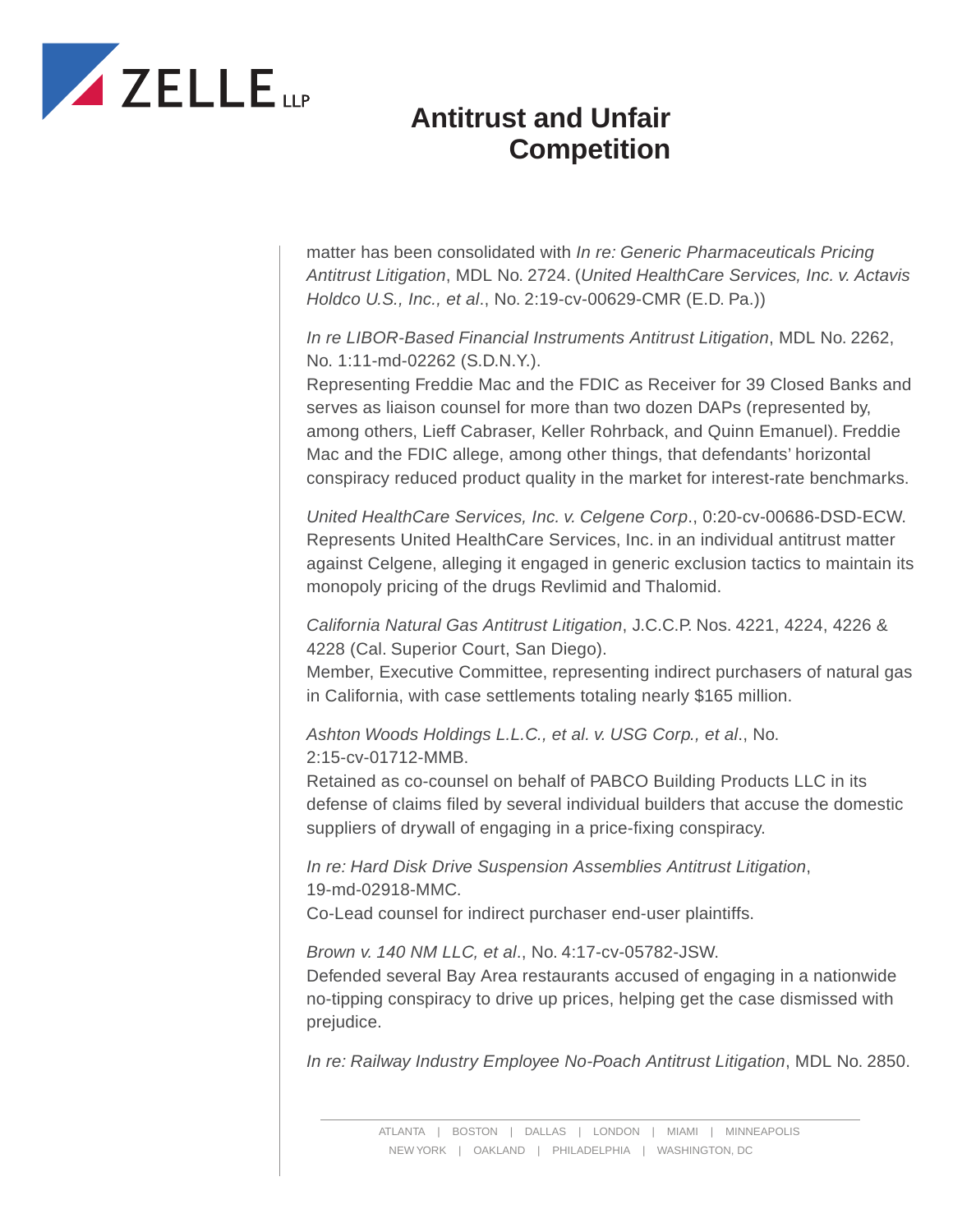

Counsel for railway industry employee settlement class and settlement class representative, with case settlements of \$49 million.

#### *United HealthCare Services, Inc. v. Cephalon, Inc., et al*., No. 2:17-cv-00555(E.D. Pa.).

Represented United HealthCare Services, Inc. in an individual antitrust matter against the makers of the branded pharmaceutical drug Provigil and its generic equivalents. The suit alleged a successful pay-for-delay scheme that kept lower-priced generics off the market for several years, allowing the brand manufacturer to continue charging inflated monopoly prices that caused United HealthCare Services, Inc. substantial damages.

*German Automotive Manufacturers Antitrust Litigation*, 3:17-md-02796-CRB (N.D. Cal.).

Member, Plaintiff's Steering Committee, representing direct purchasers of German automobiles.

*In re Vitamins Antitrust Litigation*, MDL No. 1285, Misc. No. 99-197 (D.D.C.). Represented more than 150 direct action plaintiffs, including Kraft Foods and GNC, alleging a 15-year international cartel covering more than a dozen vitamins. The case involved German Defendants BASF, Degussa, and Merck. Recoveries exceeded \$2 billion. Served as liaison counsel for DAPs.

*In re TFT-LCD (Flat Panel) Antitrust Litigation*, MDL No. 07-1827 (N.D. Cal.). Co-Lead Counsel for 23 litigated indirect purchaser end payor state damages classes with case settlements totaling \$1.1 billion.

*In re Cathode Ray Tubes (CRT) Antitrust Litig*., MDL NO. 1917 (N.D. Cal.). Counsel for 22 litigated indirect purchaser end payor state damages classes with case settlements totaling \$580 million, and with central role in obtaining class certification, expert work, trial preparation, and other case matters.

*ZF Meritor LLC v. Eaton Corp*., No. 06-623-SLR (D. Del.).

Represented a manufacturer of heavy-duty transmissions in a case alleging the dominant producer excluded it from the relevant market. The case went to trial and resulted in a liability verdict for violations of Sections 1, 2, and 3 of the Sherman Act. The Third Circuit upheld the verdict and the case settled for \$500 million prior to the damages trial.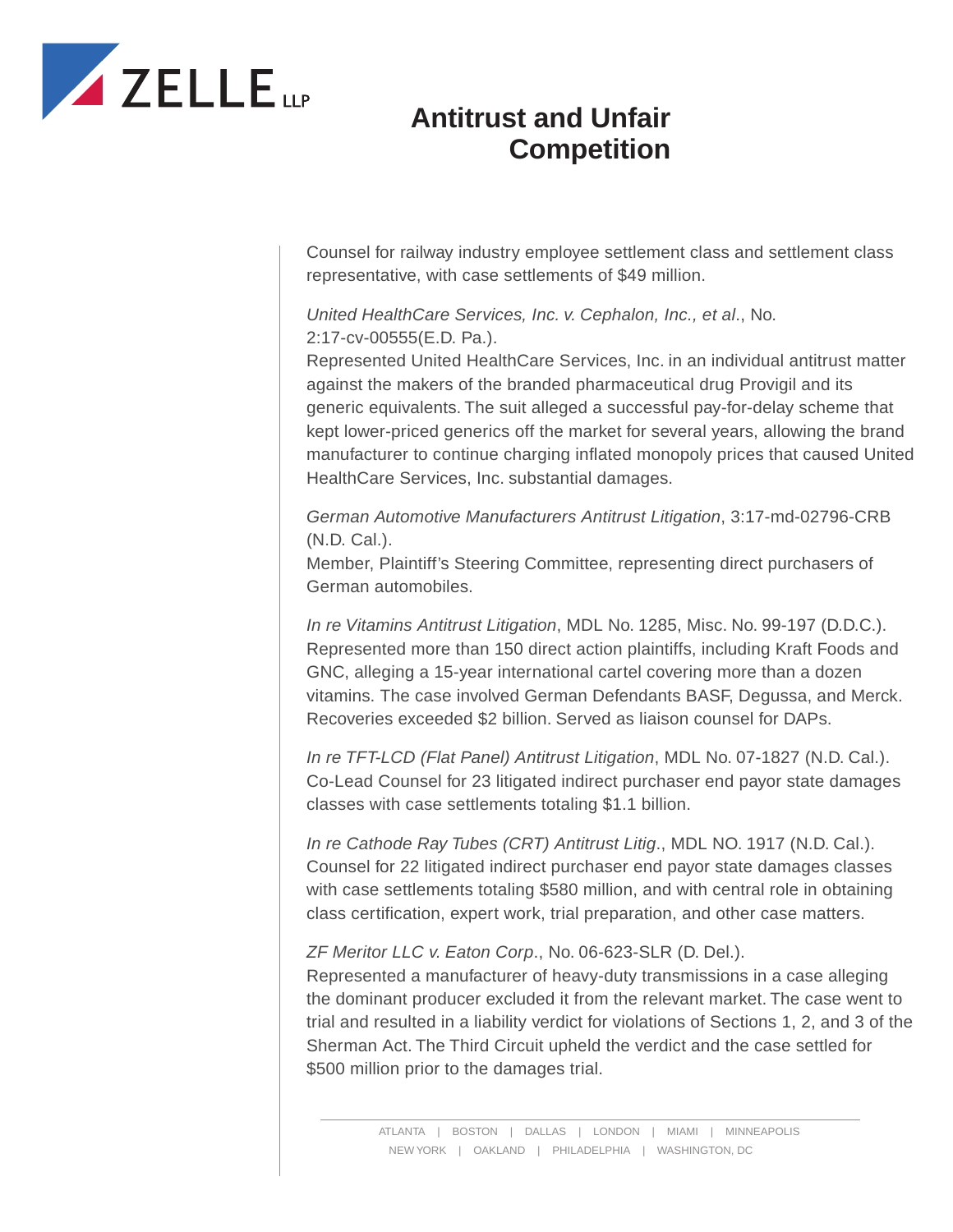

*In re Urethane Antitrust Litigation*, MDL No. 1616, No. 2:08-cv-05169 (D.N.J). Represented 11 plaintiff families in an international price-fixing case involving three chemicals. The case involved German Defendants BASF and Bayer. Despite a lack of direct evidence, successfully defeated summary judgment motions challenging the existence of a conspiracy and its duration (the parallel class action alleged a shorter conspiracy period). Defeated three *Daubert* motions and handled all experts at trial. Defendant Dow settled during the defense case for \$400 million.

*In re Methionine Antitrust Litigation*, MDL No. 1311, No. 3:00-md-01311 (N.D. Cal.).

Represented, as liaison counsel, more than three dozen DAPs, including Tyson Foods, alleging an international cartel involving, *inter alia*, German Defendant Degussa AG. Recoveries exceed \$400 million.

*In re Linerboard Antitrust Litigation*, MDL No. 1261, No. CIV.A. 98-5055 (E.D. Pa.).

Represented more than 50 Fortune 500 companies, including names such as PepsiCo and Coca-Cola, in a conspiracy among containerboard producers to take "market downtime" to restrict output and cause price increases. Successfully defeated summary judgment motions despite the lack of direct evidence. Served as liaison counsel for direct action plaintiffs. Recoveries exceeded \$200 million.

*Lithium Ion Batteries Antitrust Litigation*, MDL No. 2420 (N.D. Cal.). Liaison Counsel for direct purchaser plaintiffs and significant responsibilities for industry experts, with case settlements totaling almost \$140 million.

*In re Automotive Parts Antitrust Litigation*, MDL No. 2311, No. 12-md-02311 (E.D. Mich.).

Member, Plaintiffs' Executive Committee for indirect purchaser end payor plaintiffs, with case settlements of over \$1 billion.

*Smokeless Tobacco Antitrust Litigation*, J.C.C.P. Nos. 4250, 4258, 4259 & 4262 (California Superior Court, San Francisco).

Member, Plaintiffs' Executive Committee, representing California indirect purchasers of canned smokeless tobacco products with case settlement of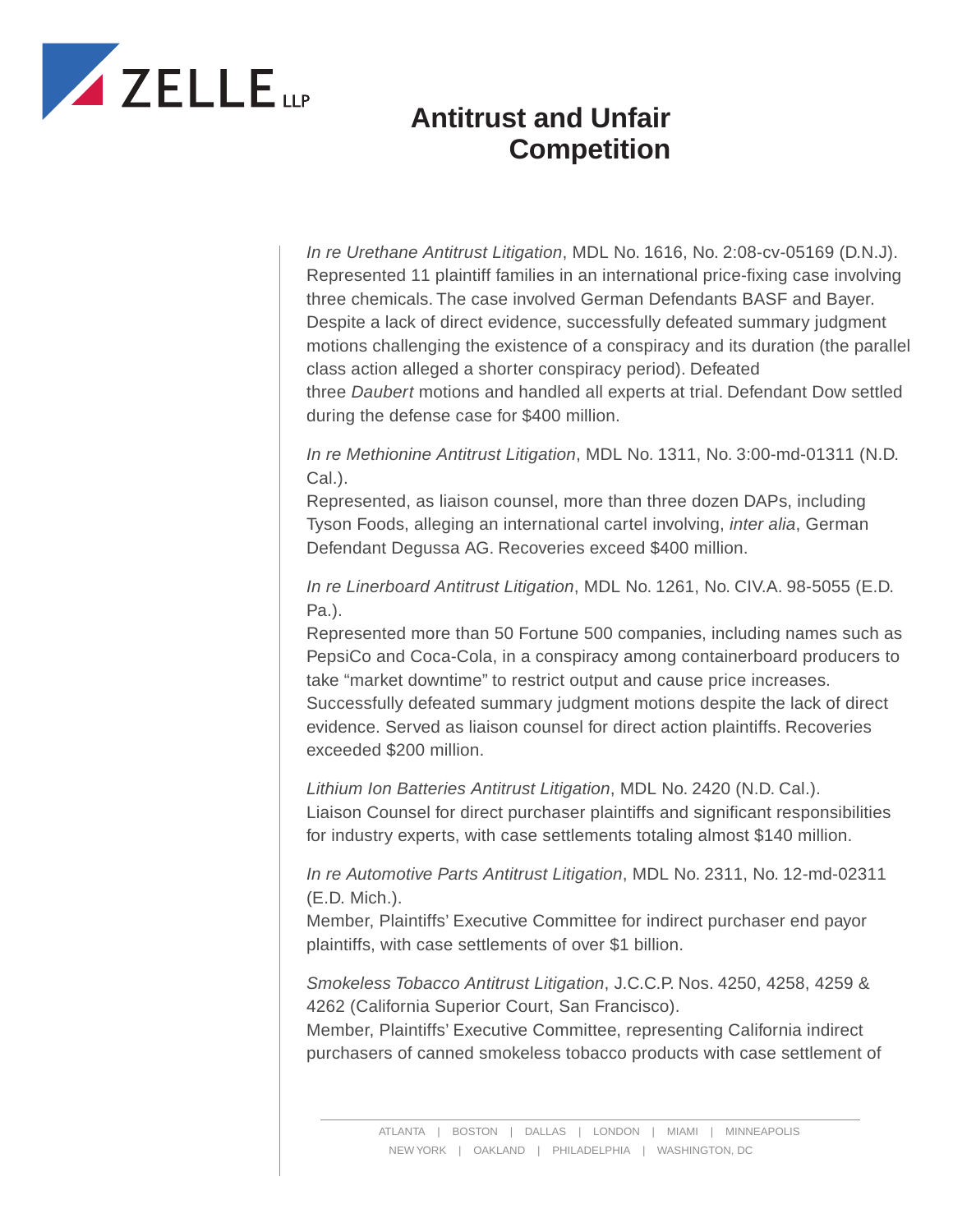

\$96 million for the California class.

*In re Static Random Access Memory (SRAM) Antitrust Litigation*, MDL No. 1819, No. 4:07-cv-01819 (N.D. Cal.).

Appointed as lead counsel for 25 litigated indirect-purchaser classes with settlements totaling \$41.3 million.

*Novell Inc. v. Microsoft Corp*., No. 2:04-cv-01045 (D. Utah).

Represented the owners of WordPerfect in a long-running case alleging monopolization of the market for PC operating systems. At trial, the jury split 11-1 in favor of liability. The trial judge granted Microsoft's JMOL, which was upheld by the 10th Circuit (Gorsuch J.).

*In re Marine Hose Antitrust Litigation*, MDL No. 1888, No. 1:08-md-01888 (S.D. Fla.).

Represented, as liaison counsel, Defendant Dunlop Oil & Marine in an international cartel case.

*In Re: Packaged Seafood Products Antitrust Litigation*, 3:15-md-02670-JLS-MDD (S.D. Cal.).

Counsel for indirect purchaser end payor plaintiffs with significant responsibilities in pleading, expert work and class certification efforts.

*Air Cargo Antitrust Litigation – Between Emerald Supplies Limited & Others and British Airways Plc*, Claim No. HC08C2648 (High Court of Justice, Chancery Div., London).

Representing a major international engineering and manufacturing company, shipping goods by air freight all over the world, in an antitrust lawsuit filed in the United Kingdom to recover the overcharges paid by the company as a result of a conspiracy by several of the world's biggest airlines to fix the prices for international air cargo shipping services.

*Sullivan et al. v. DB Investments, Inc. et al*., *DeBeers Diamonds Antitrust Litigation*), Civil No. 04-02819 (SRC) (D. N.J.). Court-appointed class counsel for indirect purchaser end payor classes with case settlements of \$295 million.

*Microsoft Antitrust Litigation - California Microsoft Cases*, J.C.C.P. No. 4106